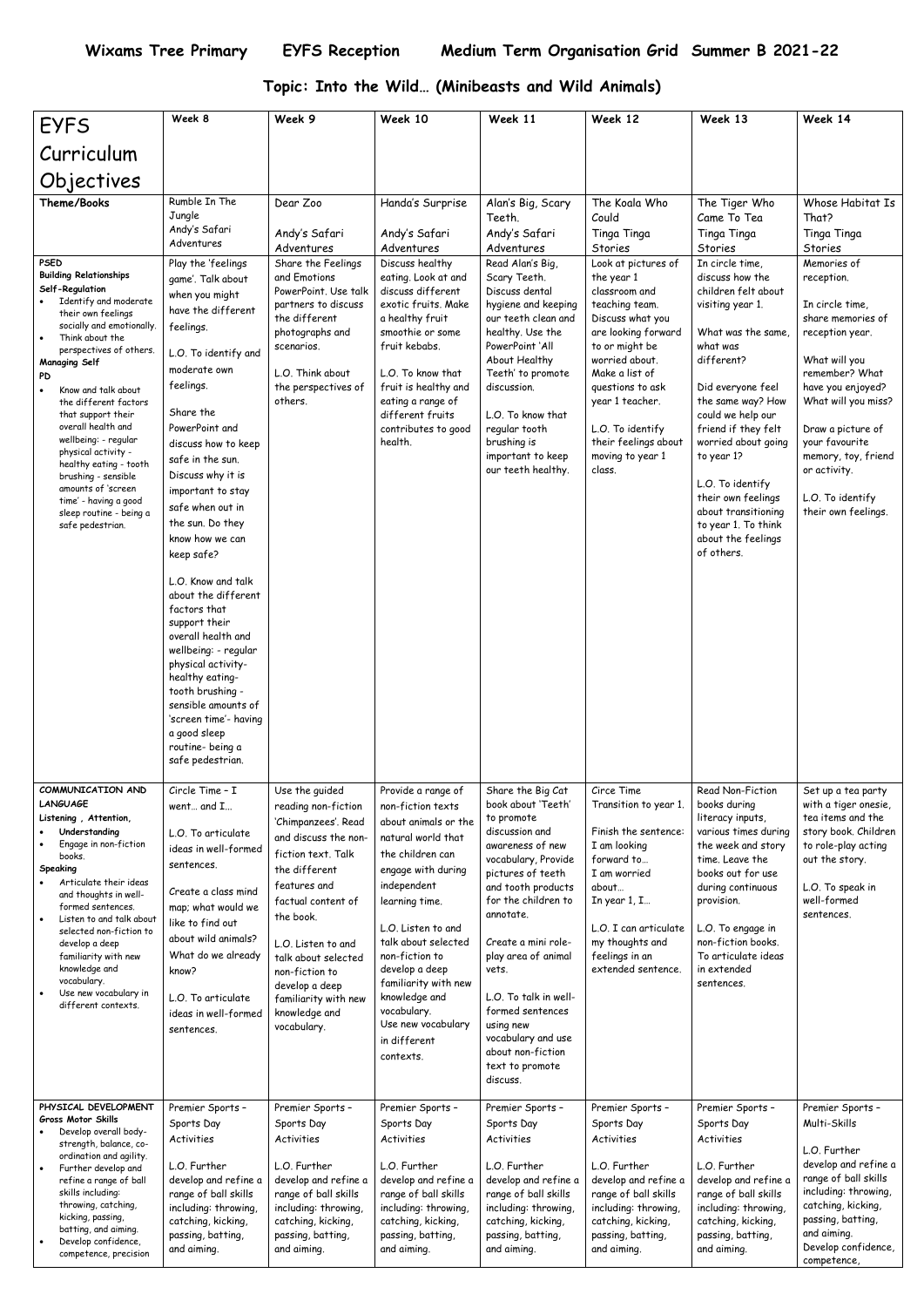| and accuracy when<br>engaging in activities<br>that involve a ball.                                                                                                                                                                                                                                                                                                  | Develop confidence,<br>competence,<br>precision and<br>accuracy when<br>engaging in<br>activities that<br>involve a ball.<br>Yoga - Lulu The<br>Baby Lioness.<br>https://www.youtub<br>e.com/watch?v=ZvJ<br>H8Kbzj54<br>L.O. Develop overall<br>body-strength,<br>balance, co-<br>ordination and<br>agility.                                       | Develop confidence,<br>competence,<br>precision and<br>accuracy when<br>engaging in<br>activities that<br>involve a ball.<br>BBC Dance - 1:<br>Giraffes, zebras<br>and impala.<br>https://www.bbc.co.<br>uk/teach/school-<br>radio/dance-ks1-<br>time-to-move-<br>african-waterhole-<br>giraffes-zebras-<br>impala/z6tq96f<br>L.O. Develop overall<br>body-strength,<br>balance, co-<br>ordination and<br>agility.<br>L.O. Explore and<br>engage in music<br>making and dance,<br>performing solo or<br>in groups. | Develop confidence,<br>competence,<br>precision and<br>accuracy when<br>engaging in<br>activities that<br>involve a ball.<br>BBC Dance - 2:<br>Lions and vultures.<br>https://www.bbc.co.<br>uk/teach/school-<br>radio/dance-ks1-<br>time-to-move-<br>african-waterhole-<br>2-lions-<br>vultures/zxnxwnb<br>L.O. Develop overall<br>body-strength,<br>balance, co-<br>ordination and<br>agility.<br>L.O. Explore and<br>engage in music<br>making and dance,<br>performing solo or<br>in groups. | Develop confidence,<br>competence,<br>precision and<br>accuracy when<br>engaging in<br>activities that<br>involve a ball.<br>BBC Dance - 3:<br>Elephants and all<br>the animals.<br>https://www.bbc.co.<br>uk/teach/school-<br>radio/dance-ks1-<br>time-to-move-<br>african-waterhole-<br>3-elephants-all-the-<br>animals/zr9bn9q<br>L.O. Develop overall<br>body-strength,<br>balance, co-<br>ordination and<br>agility.<br>L.O. Explore and<br>engage in music<br>making and dance,<br>performing solo or<br>in groups. | Develop confidence,<br>competence,<br>precision and<br>accuracy when<br>engaging in<br>activities that<br>involve a ball.<br>Yoga - Jungle<br>Safari.<br>https://www.youtub<br>e.com/watch?v=C4C<br>aROsyf1q<br>L.O. Develop overall<br>body-strength,<br>balance, co-<br>ordination and<br>agility.                                     | Develop confidence,<br>competence,<br>precision and<br>accuracy when<br>engaging in<br>activities that<br>involve a ball.<br>Sports Day<br>Challenges<br>L.O. To use physical<br>skills to perform<br>and participate in<br>races and team<br>games.   | precision and<br>accuracy when<br>engaging in<br>activities that<br>involve a ball.<br>Yoga - Yoga for<br>Wild Kids!<br>https://www.youtub<br>e.com/watch?v=IFb<br><b>WNmzPByQ</b><br>L.O. Develop overall<br>body-strength,<br>balance, co-<br>ordination and<br>agility. |
|----------------------------------------------------------------------------------------------------------------------------------------------------------------------------------------------------------------------------------------------------------------------------------------------------------------------------------------------------------------------|----------------------------------------------------------------------------------------------------------------------------------------------------------------------------------------------------------------------------------------------------------------------------------------------------------------------------------------------------|--------------------------------------------------------------------------------------------------------------------------------------------------------------------------------------------------------------------------------------------------------------------------------------------------------------------------------------------------------------------------------------------------------------------------------------------------------------------------------------------------------------------|--------------------------------------------------------------------------------------------------------------------------------------------------------------------------------------------------------------------------------------------------------------------------------------------------------------------------------------------------------------------------------------------------------------------------------------------------------------------------------------------------|---------------------------------------------------------------------------------------------------------------------------------------------------------------------------------------------------------------------------------------------------------------------------------------------------------------------------------------------------------------------------------------------------------------------------------------------------------------------------------------------------------------------------|------------------------------------------------------------------------------------------------------------------------------------------------------------------------------------------------------------------------------------------------------------------------------------------------------------------------------------------|--------------------------------------------------------------------------------------------------------------------------------------------------------------------------------------------------------------------------------------------------------|----------------------------------------------------------------------------------------------------------------------------------------------------------------------------------------------------------------------------------------------------------------------------|
| PHYSICAL DEVELOPMENT                                                                                                                                                                                                                                                                                                                                                 | FMS/Tools                                                                                                                                                                                                                                                                                                                                          | FMS/Tools                                                                                                                                                                                                                                                                                                                                                                                                                                                                                                          | FMS/Tools                                                                                                                                                                                                                                                                                                                                                                                                                                                                                        | FMS/Tools                                                                                                                                                                                                                                                                                                                                                                                                                                                                                                                 | FMS/Tools                                                                                                                                                                                                                                                                                                                                | FMS/Tools                                                                                                                                                                                                                                              | FMS/Tools                                                                                                                                                                                                                                                                  |
| Fine Motor Skills<br>Develop the<br>foundations of a<br>handwriting style which<br>is fast, accurate and<br>efficient.<br>Develop their small<br>motor skills so that<br>they can use a range of<br>tools competently,<br>safely and confidently.<br>Suggested tools:<br>pencils for drawing and<br>writing, paintbrushes,<br>scissors, knives, forks<br>and spoons. | Water play toys.<br>Pouring and<br>scooping.<br>L.O. Develop their<br>small motor skills so<br>that they can use a<br>range of tools<br>competently, safely<br>and confidently.<br>Trace and form<br>letters b and d<br>correctly.<br>L.O.<br>Develop the<br>foundations of a<br>handwriting style<br>which is fast,<br>accurate and<br>efficient. | Use scissors to cut<br>the different wild<br>animals and their<br>homes to stick and<br>create a zoo.<br>L.O. I can use<br>scissors with<br>increasing control.<br>Form common<br>capital letters, link<br>to the beginning of<br>a sentence.<br>L.O.<br>Develop the<br>foundations of a<br>handwriting style<br>which is fast,<br>accurate and<br>efficient.                                                                                                                                                      | Cutting strips of<br>coloured paper to<br>weave in and out to<br>create own basket<br>based on Handa's<br>Surprise.<br>L.O. I can use<br>scissors with<br>increasing control.<br>Form common<br>capital letters, link<br>to the beginning of<br>a sentence.<br>L.O.<br>Develop the<br>foundations of a<br>handwriting style<br>which is fast,<br>accurate and<br>efficient.                                                                                                                      | Cutting and sticking<br>crocodile's teeth.<br>Use textured<br>scissors to create<br>zig-zag patterns.<br>L.O. I can use<br>scissors to snip.<br>Use toothbrushes<br>to create splatter<br>art pictures, see<br>EAD.<br>Form lowercase f, e,<br>$k$ , $x$ and $z$ .<br>L.O.<br>Develop the<br>foundations of a<br>handwriting style<br>which is fast,<br>accurate and<br>efficient.                                                                                                                                        | Playdough with real<br>knives and forks.<br>Practice using<br>cutlery to cut up<br>playdough sausages.<br>L.O. I can use a<br>knife and fork<br>correctly.<br>Practice sitting<br>letters on the line,<br>with tails hanging<br>underneath.<br>y, j, g, f<br>L.O. To form<br>letters correctly,<br>with tails hanging<br>under the line. | Make your own<br>sandwich tea! Use a<br>knife to butter,<br>spread jam and cut<br>the sandwich.<br>L.O. To use a knife<br>safely and<br>effectively.<br>Practice tall letters.<br>t, I, b, k, h, d.<br>L.O. To form<br>ascending letters<br>correctly. | Use a serrated<br>child's safety knife<br>to chop up fruit to<br>make own fruit<br>kebab.<br>L.O. To use a knife<br>safely and<br>effectively.<br>Practice up and<br>down the same line<br>letters.<br>i, l, t, p.<br>L.O. To form<br>ascending letters<br>correctly.      |
| <b>LITERACY</b>                                                                                                                                                                                                                                                                                                                                                      | Phonics:                                                                                                                                                                                                                                                                                                                                           | Phonics:                                                                                                                                                                                                                                                                                                                                                                                                                                                                                                           | Phonics:                                                                                                                                                                                                                                                                                                                                                                                                                                                                                         | Phonics:                                                                                                                                                                                                                                                                                                                                                                                                                                                                                                                  | Phonics:                                                                                                                                                                                                                                                                                                                                 | Phonics:                                                                                                                                                                                                                                               | Phonics:                                                                                                                                                                                                                                                                   |
| <b>Word Reading</b><br>Re-read these books                                                                                                                                                                                                                                                                                                                           | Review phase 3.                                                                                                                                                                                                                                                                                                                                    | Review phase 3.                                                                                                                                                                                                                                                                                                                                                                                                                                                                                                    | Review phase 3.                                                                                                                                                                                                                                                                                                                                                                                                                                                                                  | Review phase 3.                                                                                                                                                                                                                                                                                                                                                                                                                                                                                                           | Introduce phase 5:<br>ay, ea.                                                                                                                                                                                                                                                                                                            | Introduce phase 5:<br>ou, ow.                                                                                                                                                                                                                          | Introduce phase 5:<br>oy, ue.                                                                                                                                                                                                                                              |
| to build up their<br>confidence in word<br>reading, their<br>fluency and their<br>understanding and<br>enjoyment.                                                                                                                                                                                                                                                    | Blend CVCC and<br>CCVC phase 4<br>words, no phase 3.<br>L.O. To know groups<br>of letters make<br>digraphs and tri-<br>graphs.                                                                                                                                                                                                                     | Blend CVCC and<br>CCVC phase 4<br>words. No phase 3.<br>L.O. To know groups<br>of letters make<br>digraphs and tri-<br>graphs.                                                                                                                                                                                                                                                                                                                                                                                     | Blend CVCC and<br>CCVC phase 4 words<br>with digraphs.<br>L.O. To know groups<br>of letters make<br>digraphs and tri-<br>graphs.                                                                                                                                                                                                                                                                                                                                                                 | Blend CVCC and<br>CCVC phase 4 words<br>with digraphs.<br>L.O. To know groups<br>of letters make<br>digraphs and tri-<br>graphs.                                                                                                                                                                                                                                                                                                                                                                                          | Blend CVCC and<br>CCVC phase 4 words<br>with digraphs.<br>L.O. To know groups<br>of letters make<br>digraphs and tri-<br>graphs.                                                                                                                                                                                                         | Blend polysyllabic<br>words phase 2, 3,<br>and 4.<br>L.O. To know groups<br>of letters make<br>digraphs and tri-<br>graphs.                                                                                                                            | Blend polysyllabic<br>words phase 2, 3,<br>and 4.<br>L.O. To know groups<br>of letters make<br>digraphs and tri-<br>graphs.                                                                                                                                                |
|                                                                                                                                                                                                                                                                                                                                                                      | Word Reading:<br>Phase 2 tricky<br>words: I, no, the,<br>to, go, into.                                                                                                                                                                                                                                                                             | Word Reading:<br>Phase 3 tricky<br>words: he, me, we,<br>she, be, you.                                                                                                                                                                                                                                                                                                                                                                                                                                             | Word Reading:<br>Phase 3 tricky<br>words: are, her,<br>was, all, they, my.                                                                                                                                                                                                                                                                                                                                                                                                                       | Word Reading:<br>Phase 4 tricky<br>words: said, have,<br>like, so.                                                                                                                                                                                                                                                                                                                                                                                                                                                        | Word Reading:<br>Phase 4 tricky<br>words: some, come,<br>do.                                                                                                                                                                                                                                                                             | Word Reading:<br>Phase 4 tricky<br>words: little, one,<br>were, out.                                                                                                                                                                                   | Word Reading:<br>Phase 4 tricky<br>words: there, what,<br>when.                                                                                                                                                                                                            |
|                                                                                                                                                                                                                                                                                                                                                                      | L.O. To read words<br>and simple phrases<br>and sentences.                                                                                                                                                                                                                                                                                         | L.O. To read words<br>and simple phrases<br>and sentences.                                                                                                                                                                                                                                                                                                                                                                                                                                                         | L.O. To read words<br>and simple phrases<br>and sentences.                                                                                                                                                                                                                                                                                                                                                                                                                                       | L.O. To read words<br>and simple phrases<br>and sentences.                                                                                                                                                                                                                                                                                                                                                                                                                                                                | L.O. To read words<br>and simple phrases<br>and sentences.                                                                                                                                                                                                                                                                               | L.O. To read words<br>and simple phrases<br>and sentences.                                                                                                                                                                                             | L.O. To read words<br>and simple phrases<br>and sentences.                                                                                                                                                                                                                 |
| <b>LITERCY</b>                                                                                                                                                                                                                                                                                                                                                       | Story Time:                                                                                                                                                                                                                                                                                                                                        | Story Time:                                                                                                                                                                                                                                                                                                                                                                                                                                                                                                        | Story Time:                                                                                                                                                                                                                                                                                                                                                                                                                                                                                      | Story Time:                                                                                                                                                                                                                                                                                                                                                                                                                                                                                                               | Story Time:                                                                                                                                                                                                                                                                                                                              | Story Time:                                                                                                                                                                                                                                            | Story Time:                                                                                                                                                                                                                                                                |
| Comprehension<br>Re-read what they have<br>written to check it<br>makes sense.                                                                                                                                                                                                                                                                                       | Rumble In The<br>Jungle                                                                                                                                                                                                                                                                                                                            | Dear Zoo<br>L.O. To retell the                                                                                                                                                                                                                                                                                                                                                                                                                                                                                     | Handa's Surprise<br>L.O. To retell the                                                                                                                                                                                                                                                                                                                                                                                                                                                           | The Enormous<br>Crocodile                                                                                                                                                                                                                                                                                                                                                                                                                                                                                                 | The Koala Who<br>Could                                                                                                                                                                                                                                                                                                                   | The Tiger Who<br>Came To Tea                                                                                                                                                                                                                           | Whose Habitat Is<br>That?                                                                                                                                                                                                                                                  |
| Re-read these books to<br>build up their<br>confidence in word                                                                                                                                                                                                                                                                                                       | L.O. To rehearse a<br>poem and recite<br>from memory.                                                                                                                                                                                                                                                                                              | story using own<br>words.                                                                                                                                                                                                                                                                                                                                                                                                                                                                                          | story using own<br>words.                                                                                                                                                                                                                                                                                                                                                                                                                                                                        | L.O.To recall the<br>main events in the<br>story.                                                                                                                                                                                                                                                                                                                                                                                                                                                                         | L.O. To use talk<br>partners to answer<br>questions based on                                                                                                                                                                                                                                                                             | L.O. To recall the<br>main events in the<br>story.                                                                                                                                                                                                     | L.O. To use talk<br>partners to discuss<br>animal habitats.                                                                                                                                                                                                                |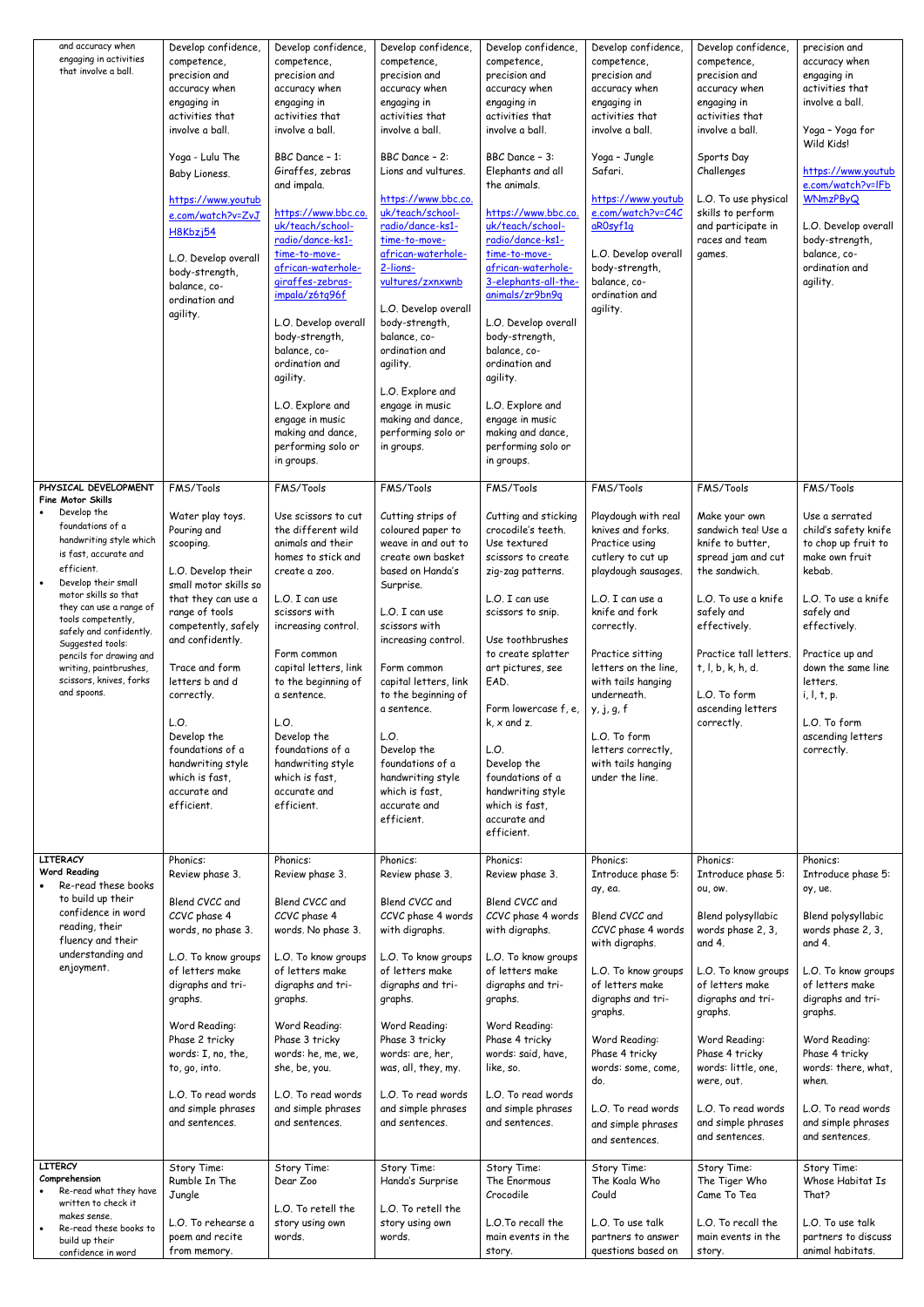| reading, their fluency<br>and their understanding<br>and enjoyment.                                                                                                                                                                    | Guided Reading:<br>L.O. To re-read a<br>word or sentence to<br>check it makes<br>sense.<br>Independent<br>Reading:<br>Phase 2, 3 and 4<br>words, captions and<br>sentences.                                                                                                                                                                                                                                                                                                                                                                                                                                                                                 | Guided Reading:<br>L.O. To begin<br>blending small<br>words internally.<br>Independent<br>Reading:<br>Phase 2, 3 and 4<br>words, captions and<br>sentences.                                                                                                                                                                                                                                                                                                                                                                                                                                                        | Guided Reading:<br>L.O. To talk about<br>your favourite part<br>of the book.<br>Independent<br>Reading:<br>Phase 2, 3 and 4<br>words, captions and<br>sentences.                                                                                                                                                                                                                                                                                                                                                                                                                                                                 | Guided Reading:<br>L.O. To know that<br>some books are<br>Non-Firction and<br>contain facts or<br>real information.<br>Independent<br>Reading:<br>Phase 2, 3 and 4<br>words, captions and<br>sentences.                                                                                                                                                                                                                                                                                                                                                                                                                                           | the story.<br>Guided Reading:<br>L.O. To know that<br>some books are<br>Non-Firction and<br>contain facts or<br>real information.<br>Independent<br>Reading:<br>Phase 2, 3 and 4<br>words, captions and                                                                                                                                                                                                                                                                                                                                                                     | Guided Reading:<br>L.O. To describe a<br>story character or<br>setting.<br>Independent<br>Reading:<br>Phase 2, 3 and 4<br>words, captions and<br>sentences.                                                                                                                                                                                                                                                                                                                                                                                                                                                                                                            | Guided Reading:<br>L.O. To talk about<br>what happened at<br>the beginning and<br>the end of the<br>book.<br>Independent<br>Reading:<br>Phase 2, 3 and 4<br>words, captions and<br>sentences.                                                                                                                                                                                                                                                                                                                                                                                                                                                                             |
|----------------------------------------------------------------------------------------------------------------------------------------------------------------------------------------------------------------------------------------|-------------------------------------------------------------------------------------------------------------------------------------------------------------------------------------------------------------------------------------------------------------------------------------------------------------------------------------------------------------------------------------------------------------------------------------------------------------------------------------------------------------------------------------------------------------------------------------------------------------------------------------------------------------|--------------------------------------------------------------------------------------------------------------------------------------------------------------------------------------------------------------------------------------------------------------------------------------------------------------------------------------------------------------------------------------------------------------------------------------------------------------------------------------------------------------------------------------------------------------------------------------------------------------------|----------------------------------------------------------------------------------------------------------------------------------------------------------------------------------------------------------------------------------------------------------------------------------------------------------------------------------------------------------------------------------------------------------------------------------------------------------------------------------------------------------------------------------------------------------------------------------------------------------------------------------|---------------------------------------------------------------------------------------------------------------------------------------------------------------------------------------------------------------------------------------------------------------------------------------------------------------------------------------------------------------------------------------------------------------------------------------------------------------------------------------------------------------------------------------------------------------------------------------------------------------------------------------------------|-----------------------------------------------------------------------------------------------------------------------------------------------------------------------------------------------------------------------------------------------------------------------------------------------------------------------------------------------------------------------------------------------------------------------------------------------------------------------------------------------------------------------------------------------------------------------------|------------------------------------------------------------------------------------------------------------------------------------------------------------------------------------------------------------------------------------------------------------------------------------------------------------------------------------------------------------------------------------------------------------------------------------------------------------------------------------------------------------------------------------------------------------------------------------------------------------------------------------------------------------------------|---------------------------------------------------------------------------------------------------------------------------------------------------------------------------------------------------------------------------------------------------------------------------------------------------------------------------------------------------------------------------------------------------------------------------------------------------------------------------------------------------------------------------------------------------------------------------------------------------------------------------------------------------------------------------|
|                                                                                                                                                                                                                                        |                                                                                                                                                                                                                                                                                                                                                                                                                                                                                                                                                                                                                                                             |                                                                                                                                                                                                                                                                                                                                                                                                                                                                                                                                                                                                                    |                                                                                                                                                                                                                                                                                                                                                                                                                                                                                                                                                                                                                                  |                                                                                                                                                                                                                                                                                                                                                                                                                                                                                                                                                                                                                                                   | sentences.                                                                                                                                                                                                                                                                                                                                                                                                                                                                                                                                                                  |                                                                                                                                                                                                                                                                                                                                                                                                                                                                                                                                                                                                                                                                        |                                                                                                                                                                                                                                                                                                                                                                                                                                                                                                                                                                                                                                                                           |
| <b>LITERCY</b><br>Writing<br>Write short sentences<br>with words with known<br>letter-sound<br>correspondences using<br>a capital letter and full<br>stop.<br>Reading<br>Re-read what they have<br>written to check it<br>makes sense. | Guided Task:<br>I went to the jungle<br>and I sawPlay the<br>memory game using<br>the toy wild animals.<br>Children to write<br>words to describe<br>the animals they<br>saw: spotty<br>cheetah, big<br>elephant, etc.<br>L.O. To apply phonic<br>skills to segment<br>and spell words.<br>Independent<br>Writing: To write<br>two or more clues<br>to describe the<br>hidden wild animal.<br>L.O. To rehearse<br>and write two or<br>more sentences<br>independently using<br>the writing check<br>success criteria.<br>Spelling:<br>Key Words, set 8 -<br>you, her, play, are,<br>for.<br>L.O. I can spell key<br>words from<br>memory.<br>Phonic Words - | Guided Writing:<br>To write a simple<br>letter to the Zoo,<br>telling them about<br>your favourite zoo<br>animal.<br>L.O. To rehearse<br>and write two or<br>more sentences<br>independently using<br>the writing check<br>success criteria.<br>Independent<br>Writing:<br>Write about what<br>'Ted' saw when he<br>went on safari.<br>L.O. To rehearse<br>and write two or<br>more sentences<br>independently using<br>the writing check<br>success criteria.<br>Spelling:<br>Key word spelling<br>review.<br>L.O. I can spell key<br>words from<br>memory.<br>Phonic Words -<br>Segment CVCC and<br>CCVC phase 4 | Guided Task:<br>Make and taste<br>smoothies, make a<br>word bank for<br>smoothie writing<br>next week.<br>L.O. To apply phonic<br>skills to segment<br>and spell words.<br>Independent<br>Writing: To write a<br>letter to the zoo,<br>asking them to send<br>a pet.<br>L.O. To rehearse<br>and write two or<br>more sentences<br>independently using<br>the writing check<br>success criteria.<br>Spelling:<br>Key Words - target<br>lesser known words.<br>L.O. I can spell key<br>words from<br>memory.<br>Phonic Words -<br>Segment CVCC and<br>CCVC phase 4 words<br>with digraphs.<br>L.O. I can segment<br>and write CCVC | Guided Writing:<br>How to make a<br>smoothie? Children<br>to write a simple<br>recount of making a<br>smoothie.<br>L.O. To rehearse<br>and write two or<br>more sentences<br>independently using<br>the writing check<br>success criteria.<br>Independent<br>Writing: How to<br>keep my teeth<br>clean.<br>L.O. To rehearse<br>and write a<br>sentence, applying<br>phonics and spelling<br>key words,<br>remembering word<br>spaces and a full<br>stop.<br>Spelling:<br>Key Words - target<br>lesser known words.<br>L.O. I can spell key<br>words from<br>memory.<br>Phonic Words -<br>Segment CVCC and<br>CCVC phase 4 words<br>with digraphs. | Guided Writing:<br>To write a letter to<br>your new year 1<br>teacher.<br>L.O. To rehearse<br>and write two or<br>more sentences<br>independently using<br>the writing check<br>success criteria.<br>Independent<br>Writing:<br>Read and remember<br>a sentence in order<br>to write it down.<br>L.O.<br>Spelling:<br>Key Words - target<br>lesser known words.<br>L.O. I can spell key<br>words from<br>memory.<br>Phonic Words -<br>Segment CVCC and<br>CCVC phase 4 words<br>with digraphs.<br>L.O. I can segment<br>and write CCVC<br>words and words<br>with digraphs. | Guided Writing:<br><b>Writing Assessment</b><br>-To write a letter<br>to the Tiger,<br>inviting him to tea.<br>L.O. To rehearse<br>and write several<br>sentences<br>independently using<br>the writing check<br>success criteria.<br>Independent<br>Writing:<br>Non - Fiction<br>To write an<br>information leaflet<br>for their favourite<br>animal.<br>L.O. To rehearse<br>and write two or<br>more sentences<br>independently using<br>the writing check<br>success criteria.<br>Spelling:<br>Key Words - target<br>lesser known words.<br>L.O. I can spell key<br>words from<br>memory.<br>Phonic Words -<br>Segment<br>polysyllabic words<br>phases 2, 3, and 4. | Guided Task:<br>What I liked best in<br>reception? Draw<br>and write about<br>your favourite<br>memory. This will be<br>made into a book to<br>place in the year 1<br>classroom.<br>L.O. To rehearse<br>and write two or<br>more sentences<br>independently using<br>the writing check<br>success criteria.<br>Independent<br>Writing: Children to<br>choose own task.<br>L.O. To rehearse<br>and write two or<br>more sentences<br>independently using<br>the writing check<br>success criteria.<br>Spelling:<br>Key Words - target<br>lesser known words.<br>L.O. I can spell key<br>words from<br>memory.<br>Phonic Words -<br>Blend polysyllabic<br>words phase 2, 3, |
| <b>MATHEMATICS</b><br>Number<br>Subitise (to 5).                                                                                                                                                                                       | Segment CVCC and<br>CCVC phase 4<br>words, no phase 3.<br>L.O. I can segment<br>and write CCVC<br>words and words<br>without digraphs.<br>Maths Assessment<br>Counting to 20.<br>Subitise to 5                                                                                                                                                                                                                                                                                                                                                                                                                                                              | words. No phase 3.<br>L.O. I can segment<br>and write CCVC<br>words and words<br>without digraphs.<br>Part-whole models<br>To explore the<br>composition of                                                                                                                                                                                                                                                                                                                                                                                                                                                        | words and words<br>with digraphs.<br>Subitise Bingo<br>Each board contains<br>different                                                                                                                                                                                                                                                                                                                                                                                                                                                                                                                                          | L.O. I can segment<br>and write CCVC<br>words and words<br>with digraphs.<br>Practising counting<br>beyond 20.<br>Encourage children                                                                                                                                                                                                                                                                                                                                                                                                                                                                                                              | Explore odd and<br>even numbers using<br>a blank number line                                                                                                                                                                                                                                                                                                                                                                                                                                                                                                                | L.O. I can Segment<br>and write<br>polysyllabic words,<br>phases 2, 3, and 4.<br>How many more?<br>Use the counting on<br>method to work out                                                                                                                                                                                                                                                                                                                                                                                                                                                                                                                           | and 4.<br>L.O. I can Segment<br>and write<br>polysyllabic words,<br>phases 2, 3, and 4.<br>Chalk a large tens<br>frame outside.<br>How many objects                                                                                                                                                                                                                                                                                                                                                                                                                                                                                                                       |
| Automatically recall<br>number bonds for<br>numbers 0-10 and some<br>double facts. (Recall to<br>5 without reference to<br>rhymes).                                                                                                    | Number bonds<br>to 5.<br>L.O. Subitise to 5.<br>Recall number<br>bonds to 5.<br>Count to 20<br>accurately.                                                                                                                                                                                                                                                                                                                                                                                                                                                                                                                                                  | number 5. Using<br>counters explore<br>the different<br>number<br>combinations to<br>make 5. Using the<br>stem sentence 4<br>and 1 makes 5, 3<br>and 2 makes 5.5<br>and 0 makes five.<br>Extn-To explore<br>composition of 6.<br>L.O. To explore the<br>composition of<br>number 5.<br>To learn about part<br>whole models.                                                                                                                                                                                                                                                                                        | representations of<br>numbers one to<br>five, such as five-<br>frames, fingers,<br>number shapes and<br>dots. TA to call a<br>number between<br>one and five and the<br>children can cover<br>the representation<br>that is on their<br>board with a<br>counter.<br>L.O. To recognise<br>quantities without<br>counting. To<br>subitise to 5.                                                                                                                                                                                                                                                                                    | to notice the<br>number pattern.<br>L.O. Verbally count<br>beyond 20,<br>recognising the<br>pattern of the<br>counting system.<br>Provide a number<br>line with missing<br>numbers, children<br>to cut and stick the<br>missing numbers.                                                                                                                                                                                                                                                                                                                                                                                                          | to 10 and unfix<br>cubes. Colour even<br>numbers orange,<br>odd numbers purple.<br>L.O. To explore the<br>pattern of odd and<br>even numbers.                                                                                                                                                                                                                                                                                                                                                                                                                               | how many more<br>items are needed to<br>reach the target<br>number.<br>Use playdough<br>cakes and numbers<br>on the plates.<br>L.O. To learn the<br>counting on method<br>to work out how<br>many more.                                                                                                                                                                                                                                                                                                                                                                                                                                                                | did you collect?<br>Compare your<br>collections. Who<br>has more? Who has<br>fewer? How many<br>more or fewer<br>would you need to<br>have the same<br>number as your<br>friend?<br>L.O. To compare<br>numbers and<br>quantities.                                                                                                                                                                                                                                                                                                                                                                                                                                         |
| <b>MATHEMATICS</b><br><b>Numerical Patterns</b>                                                                                                                                                                                        | Have numicon<br>shapes to 10 around                                                                                                                                                                                                                                                                                                                                                                                                                                                                                                                                                                                                                         | Sharing/Halving<br>It is feeding time                                                                                                                                                                                                                                                                                                                                                                                                                                                                                                                                                                              | Double and halving<br>animal problems                                                                                                                                                                                                                                                                                                                                                                                                                                                                                                                                                                                            | Even and Odd<br>Place the number                                                                                                                                                                                                                                                                                                                                                                                                                                                                                                                                                                                                                  | Compare quantities<br>up to 10.                                                                                                                                                                                                                                                                                                                                                                                                                                                                                                                                             | Odd and even buses.<br>Count the                                                                                                                                                                                                                                                                                                                                                                                                                                                                                                                                                                                                                                       | Building bricks -<br>addition and                                                                                                                                                                                                                                                                                                                                                                                                                                                                                                                                                                                                                                         |
| Compose and                                                                                                                                                                                                                            | the class. Give                                                                                                                                                                                                                                                                                                                                                                                                                                                                                                                                                                                                                                             | at the zoo! Can you                                                                                                                                                                                                                                                                                                                                                                                                                                                                                                                                                                                                | Tell a doubling /                                                                                                                                                                                                                                                                                                                                                                                                                                                                                                                                                                                                                | shapes into a bag.                                                                                                                                                                                                                                                                                                                                                                                                                                                                                                                                                                                                                                | Recognising when                                                                                                                                                                                                                                                                                                                                                                                                                                                                                                                                                            | passengers on the                                                                                                                                                                                                                                                                                                                                                                                                                                                                                                                                                                                                                                                      | subtraction.                                                                                                                                                                                                                                                                                                                                                                                                                                                                                                                                                                                                                                                              |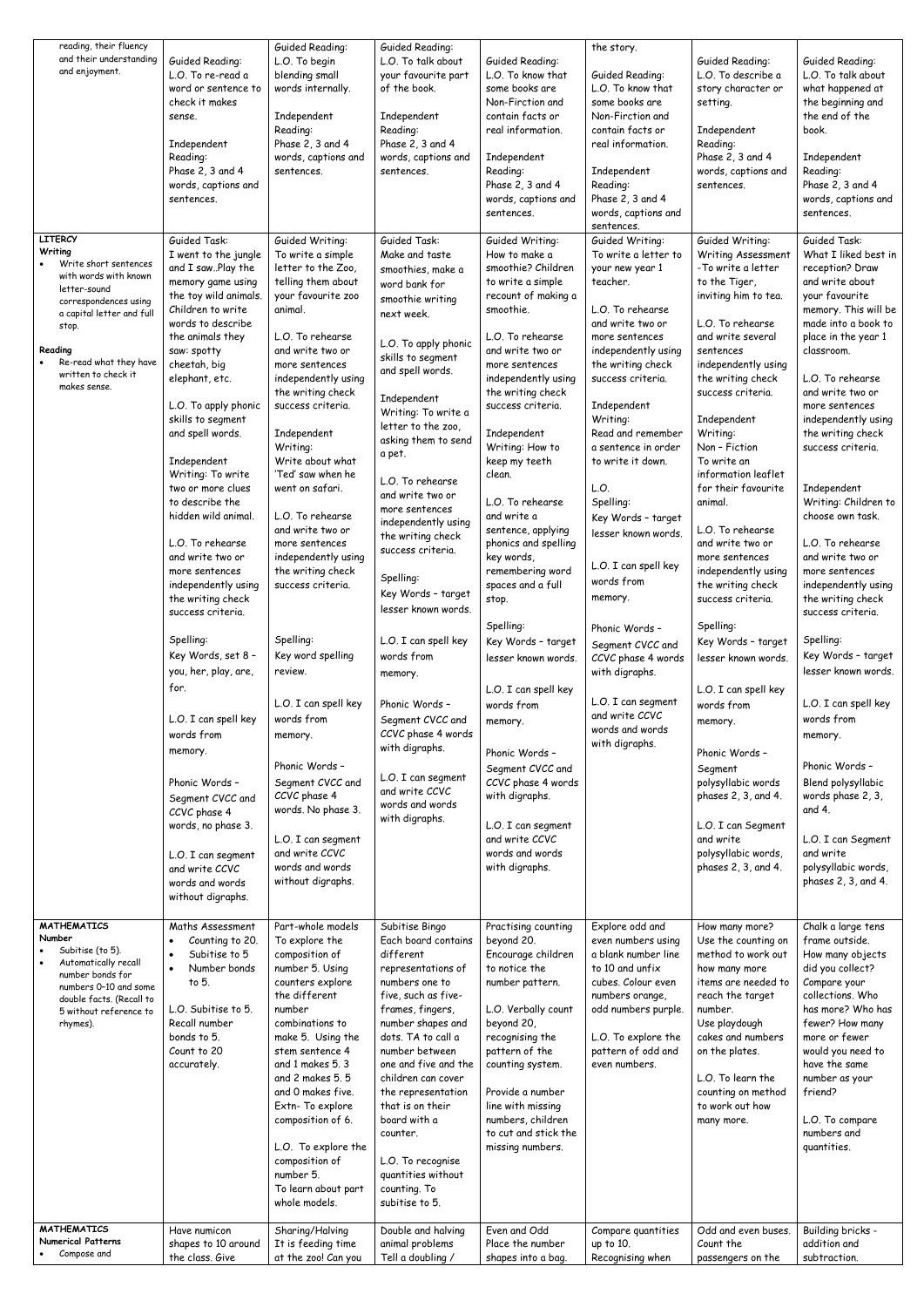| decompose shapes so<br>that children recognise<br>a shape can have other<br>shapes within it, just as<br>numbers can.                                                                                                                                                                 | children a numicon<br>shape each and ask<br>them to find<br>another one the<br>same to make a<br>double. Encourage<br>them to say the<br>double they have<br>found e.g Double 5<br>is 10.<br>L.O. To recall some<br>double facts.                                                                                                                                                                                                                                     | share the food out<br>equally so that the<br>animals all receive<br>the same amount?<br>Can you use your<br>double and halving<br>knowledge?<br>L.O. To recall<br>double facts.<br>To explore how<br>quantities can be<br>distributed equally.                                                                                                                                                                                                                                                                                                                                                           | halving story.<br>Children decide on<br>answer. i.e. 6<br>animals were<br>drinking. Half of<br>them went off, how<br>many were left.<br>Children to use wild<br>animal toys to<br>represent in a<br>practical context.<br>L.O. To recall<br>double number<br>facts.<br>To recall halving<br>number facts.                                                                                                                                                                                                          | Ask the children to<br>feel inside the bag<br>and find an odd<br>number. How did<br>they know it was<br>odd? Can they find<br>an even number?<br>Can they sort the<br>number shapes into<br>odd and even? Can<br>we line them up to<br>see the odd, even,<br>odd, even pattern<br>as we count?<br>L.O. Explore and<br>represent patterns<br>within numbers up<br>to 10, including<br>evens and odds.                     | one quantity is<br>greater than, less<br>than or the same<br>quantity.<br>L.O. Compare<br>quantities up to 10<br>in different<br>contexts,<br>recognising when<br>one quantity is<br>greater than, less<br>than or the same as<br>the other quantity.                                                                                                                                                                                                            | bus. Is there an odd<br>or even amount of<br>passengers? Cut and<br>stick the bus and<br>put into either the<br>odd or even column.<br>L.O. Explore and<br>represent patterns<br>within numbers up<br>to 10, including<br>evens and odds.                                         | In partners. Build a<br>tower with 5 cubes<br>to begin with.<br>Taking turns roll<br>the dice and move<br>your counter onto<br>that number of<br>spaces. Look at the<br>number operation<br>shown on the space,<br>add or subtract<br>that number of<br>cubes from your<br>tower.<br>L.O. To know what<br>the $+$ and $-$ symbols<br>represent.                                                                                                                 |
|---------------------------------------------------------------------------------------------------------------------------------------------------------------------------------------------------------------------------------------------------------------------------------------|-----------------------------------------------------------------------------------------------------------------------------------------------------------------------------------------------------------------------------------------------------------------------------------------------------------------------------------------------------------------------------------------------------------------------------------------------------------------------|----------------------------------------------------------------------------------------------------------------------------------------------------------------------------------------------------------------------------------------------------------------------------------------------------------------------------------------------------------------------------------------------------------------------------------------------------------------------------------------------------------------------------------------------------------------------------------------------------------|--------------------------------------------------------------------------------------------------------------------------------------------------------------------------------------------------------------------------------------------------------------------------------------------------------------------------------------------------------------------------------------------------------------------------------------------------------------------------------------------------------------------|--------------------------------------------------------------------------------------------------------------------------------------------------------------------------------------------------------------------------------------------------------------------------------------------------------------------------------------------------------------------------------------------------------------------------|------------------------------------------------------------------------------------------------------------------------------------------------------------------------------------------------------------------------------------------------------------------------------------------------------------------------------------------------------------------------------------------------------------------------------------------------------------------|-----------------------------------------------------------------------------------------------------------------------------------------------------------------------------------------------------------------------------------------------------------------------------------|-----------------------------------------------------------------------------------------------------------------------------------------------------------------------------------------------------------------------------------------------------------------------------------------------------------------------------------------------------------------------------------------------------------------------------------------------------------------|
| $RE$<br><b>UtW</b><br>People, Culture and<br>Communities<br>Recognise some<br>similarities and<br>differences between<br>life in this country<br>and life in other<br>countries.                                                                                                      | RE, Unit F5: Which<br>places are specially<br>valued and why? P28<br>Talk about<br>somewhere that is<br>special to<br>themselves, saying<br>why.<br>L.O. I can talk<br>about a special<br>place.                                                                                                                                                                                                                                                                      | RE, Unit F5: Which<br>places are specially<br>valued and why? P28<br>Look at places of<br>worship - in UK and<br>in other countries.<br>Discuss the<br>different features.<br>L.O. Recognise that<br>some religious<br>people have places<br>which have special<br>meaning for them.                                                                                                                                                                                                                                                                                                                     | RE, Unit F5: Which<br>places are specially<br>valued and why?<br>Where is a special<br>place for Christians<br>to go?<br>L.O To recognise a<br>church. Recognise<br>that churches can<br>have special<br>meanings for<br>Christians.                                                                                                                                                                                                                                                                               | RE, Unit F5: Which<br>places are specially<br>valued and why?<br>Where is a Holy<br>place for Muslims<br>to go?<br>L.O To recognise a<br>mosque. Recognise<br>that mosques can<br>have special<br>meanings for<br>Muslims.                                                                                                                                                                                               | RE, Unit F5: Which<br>places are specially<br>valued and why?<br>What is important<br>in a church and a<br>mosque? How are<br>the Holy buildings<br>similar and<br>different?<br>L.O To talk about<br>things that are<br>special and valued in<br>a church and a<br>mosque.                                                                                                                                                                                      | Share the<br>PowerPoint: Around<br>the world with Max<br>and Lemon.<br>Discuss the<br>different settings<br>and locations. How<br>is it the same or<br>different to the<br>place in which they<br>live?<br>L.O. To recognise<br>similarities and<br>differences in a<br>location. | Share the book<br>'Window'. Discuss<br>the differences and<br>similarities as the<br>book is shared.<br>Reflect on the book.<br>What is different<br>from the beginning<br>compared to the<br>end of the book?<br>Talk about animal<br>habitats and the<br>need to protect<br>these.<br>L.O. To begin to<br>understand how<br>people change the<br>world in which we<br>live.                                                                                   |
| <b>UtW</b><br>Past and Present<br>The Natural World<br>Understand the<br>effect of changing<br>seasons on the<br>natural world around<br>them.<br>Recognise some<br>environments that<br>are different to the<br>one in which they<br>live.<br>Draw information<br>from a simple map. | Watch and disucss<br>Andy's safari<br>adventure - Andy<br>and the lions.<br>https://www.bbc.co.<br>uk/iplayer/episode/<br>b09sz14q/andys-<br>safari-adventures-<br>series-1-7-andy-<br>and-the-<br>lions?page=1<br>Look at the<br>PowerPoint - 'Go<br>Jetters Africa'.<br>Discuss the<br>similarities and<br>differences of our<br>local environment<br>and Africa.<br>L.O. Recognise some<br>environments that<br>are different to the<br>one in which they<br>live. | Create a large map<br>representation of a<br>zoo. Use duplo<br>figures to navigate<br>around the map. Use<br>extended sentences<br>to explain how to<br>get to different<br>parts of the zoo<br>from a given point.<br>L.O. To draw<br>information from a<br>simple map.<br>Watch and discuss<br>Andy's safari<br>adventure - Andy<br>and the snow<br>leopard.<br>https://www.bbc.co.<br>uk/iplayer/episode/<br>m0002ktb/andys-<br>safari-adventures-<br>series-1-21-andy-<br>and-the-snow-<br>leopard<br>L.O. Recognise some<br>environments that<br>are different to the<br>one in which they<br>live. | Watch and disucss<br>Andy's safari<br>adventure - Andy<br>and the African<br>Penguins.<br>https://www.bbc.co.<br>uk/iplayer/episode/<br>b0b3fm6r/andys-<br>safari-adventures-<br>series-1-17-andy-<br>and-the-african-<br>penquins<br>Compare the setting<br>of Handa's Surprise<br>to our local<br>environment.<br>L.O. Recognise some<br>environments that<br>are different to the<br>one in which they<br>live.<br><b>Continuous Provision</b><br>- create a tuff spot<br>story to re-tell<br>Handa's Surprise. | Watch and discuss<br>Andy's safari<br>adventure- Andy<br>and the Coati.<br>https://www.bbc.co.<br>uk/iplayer/episode/<br>m0002kw6/andys-<br>safari-adventures-<br>series-1-23-andy-<br>and-the-coati<br>Look at 'Doris the<br>Loris' Rainforest<br>information PP.<br>Compare the<br>rainforest to our<br>environment.<br>L.O. Recognise some<br>environments that<br>are different to the<br>one in which they<br>live. | Create and design a<br>large map of a<br>zoo/safari - use<br>remote controlled<br>cars to visit<br>different parts of<br>the map.<br>L.O. To draw<br>information from a<br>simple map.<br>Watch and discuss<br>Andy's safari<br>adventure- Animals<br>that live in<br>Australia.<br>https://www.bbc.co.<br>uk/iplayer/episode/<br>b01klvks/andys-<br>wild-adventures-<br>series-2-3-<br>marsupials<br>Create a tuff spot<br>of Australia fact<br>books and maps. | Explore seaside<br>holidays past and<br>present. Discuss<br>the similarities and<br>differences.<br>L.O. Know some<br>similarities and<br>differences<br>between things in<br>the past and now.                                                                                   | Have a range of<br>photographs of<br>different habitats<br>where Wild Animals<br>live. Discuss what<br>types of animals will<br>live in certain<br>habitats and why<br>they think that.<br>How is the<br>environment<br>different and the<br>same to the one<br>where we live. Leave<br>photos out in<br>provision for<br>children to discuss<br>and explore.<br>L.O. Recognise some<br>environments that<br>are different to the<br>one in which they<br>live. |
| EXPRESSIVE ARTS AND<br><b>DESIGN</b><br>Being Imaginative and<br>Expressive<br>Watch and talk about<br>dance and performance<br>art, expressing their<br>feelings and responses.<br>Explore and engage in<br>music making and<br>dance, performing solo<br>or in groups.              | <b>Music</b><br>Use percussion<br>instruments - can<br>you find an<br>instrument to<br>represent an<br>African animal?<br>Explain why you<br>have chosen this                                                                                                                                                                                                                                                                                                         | Dance Performance<br>Watch the African<br>dance performance.<br>In small groups or<br>learning partners,<br>talk about how it<br>made them feel and<br>what they liked<br>about it.                                                                                                                                                                                                                                                                                                                                                                                                                      | <b>Music</b><br>Learn the 'animal<br>song'.<br>https://www.youtub<br>e.com/watch?v=wCf<br>WmlnJI-A<br>Record for children<br>to watch and<br>discuss next week.                                                                                                                                                                                                                                                                                                                                                    | <b>Music</b><br>Watch last week's<br>performance of 'the<br>animal song'. Discuss<br>what they liked<br>about it, how it<br>made them feel<br>etc?<br>L.O. Watch and talk                                                                                                                                                                                                                                                | <b>Music</b><br>Explore use of<br>percussion<br>instruments to<br>represent the<br>animals from the<br>story Handa's<br>Surprise. Retell the<br>story using the<br>instruments and the                                                                                                                                                                                                                                                                           | Dance<br>Watch, learn and<br>perform the 'tiger'<br>dance.<br>https://www.youtub<br>e.com/watch?v=Y-<br>ksAILueno<br>Can you think of<br>your own tiger                                                                                                                           | Dance<br>Watch, learn and<br>perform 'I like to<br>move it' dance.<br>https://www.youtub<br>e.com/watch?v=ziL<br><b>HZeKbMUo</b><br>In groups compose                                                                                                                                                                                                                                                                                                           |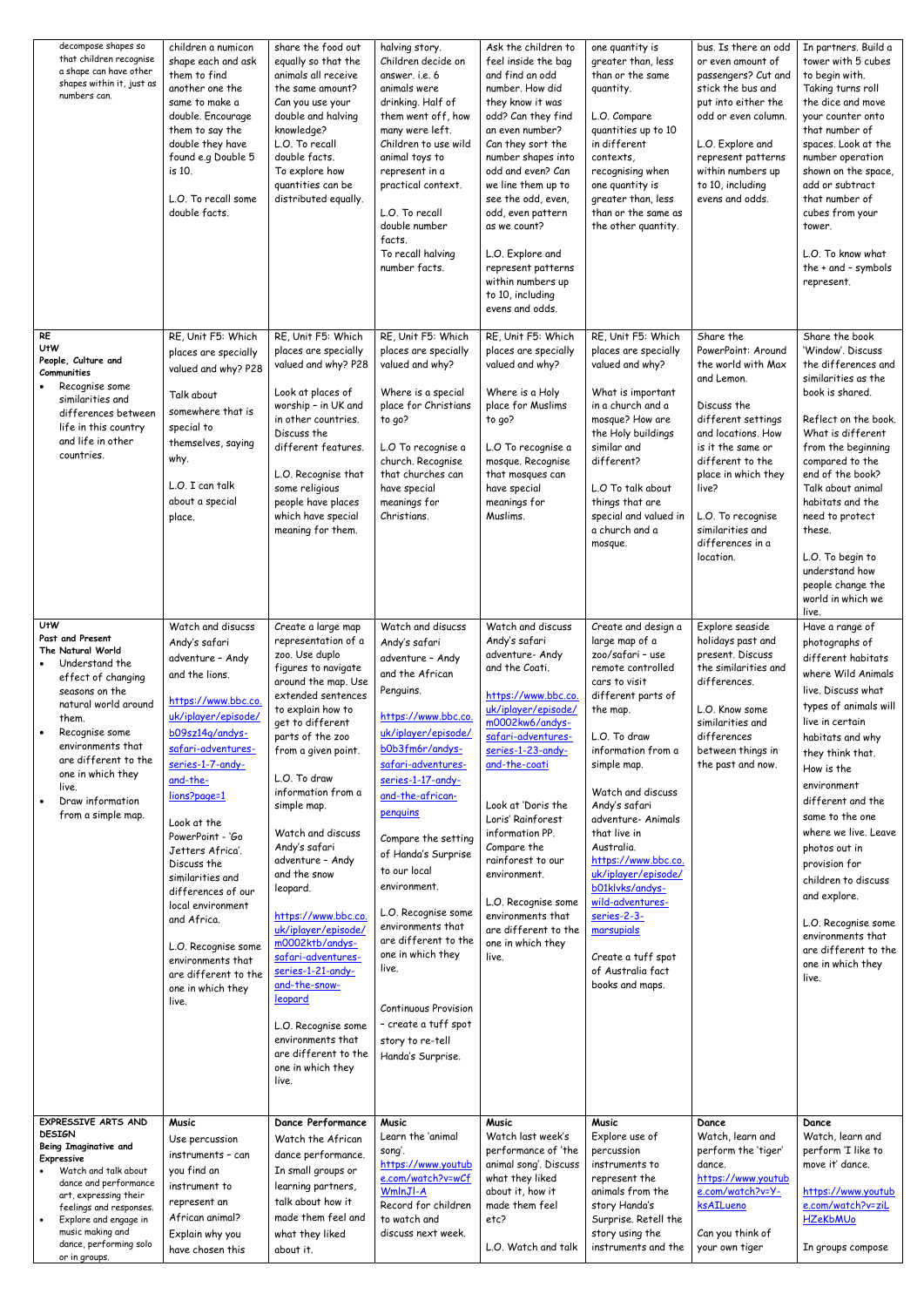|                                                                                                                                                                                  | instrument and<br>played it in this<br>way?<br>L.O. Explore and<br>engage in music<br>making and dance,<br>performing solo or<br>in groups.                                                            | https://www.youtub<br>e.com/watch?v=P7j<br>X9eNEz4s<br>L.O. Watch and talk<br>about dance and<br>performance art,<br>expressing their<br>feelings and<br>responses.                                                                                                   | L.O. Explore and<br>engage in music<br>making and dance,<br>performing solo or<br>in groups.                                                                                        | about dance and<br>performance art,<br>expressing their<br>feelings and<br>responses.                                                      | story sack.<br>L.O. To explore the<br>use of percussion<br>instruments to<br>represent the<br>animals in the story.                                                                                      | moves?<br>L.O. To engage in<br>dance and perform<br>own dance ideas.                                                                                             | own dance to the<br>song.<br>L.O To engage in<br>dance and perform<br>own dance ideas.                                                                                                                                        |
|----------------------------------------------------------------------------------------------------------------------------------------------------------------------------------|--------------------------------------------------------------------------------------------------------------------------------------------------------------------------------------------------------|-----------------------------------------------------------------------------------------------------------------------------------------------------------------------------------------------------------------------------------------------------------------------|-------------------------------------------------------------------------------------------------------------------------------------------------------------------------------------|--------------------------------------------------------------------------------------------------------------------------------------------|----------------------------------------------------------------------------------------------------------------------------------------------------------------------------------------------------------|------------------------------------------------------------------------------------------------------------------------------------------------------------------|-------------------------------------------------------------------------------------------------------------------------------------------------------------------------------------------------------------------------------|
| EXPRESSIVE ARTS AND<br><b>DESIGN</b><br><b>Creating with Materials</b><br>Explore, use and refine<br>a variety of artistic<br>effects to express<br>their ideas and<br>feelings. | Create a wild animal<br>using own<br>handprints. Use a<br>range of craft<br>resources to add<br>other artistic<br>effects.<br>L.O. I can choose<br>resources to make<br>different artistic<br>effects. | Use crayons to draw<br>a simple lion's face.<br>Explore using<br>different materials<br>and texture<br>techniques to add<br>the mane.<br>L.O. I can choose<br>resources to make<br>different artistic<br>effects.<br>Father's day art<br>elephant handprint<br>cards. | Mix orange WWPP<br>Full twist to make a<br>basket of oranges<br>based on Handa's<br>basket in the story.<br>L.O I can choose<br>resources to make<br>different artistic<br>effects. | Use toothbrushes<br>to create a splatter<br>print animal outline.<br>L.O. I am learning<br>to use a brush to<br>make a splatter<br>effect. | Use crayons and<br>pastels length ways<br>to create a sunset<br>background for a<br>silhouette animal<br>picture.<br>L.O. I am learning<br>to use crayons and<br>pastels to create a<br>specific effect. | Use black paper to<br>draw, cut and add<br>an animal and tree<br>silhouette to the<br>sunset picture.<br>L.O. To learn how to<br>create a 'silhouette'<br>image. | Read the story of<br>Elmer. Cut a small<br>milk container into<br>the shape of an<br>elephant. Create a<br>patchwork elephant<br>using collage<br>material.<br>L.O. To learn how to<br>create art from<br>recycled materials. |